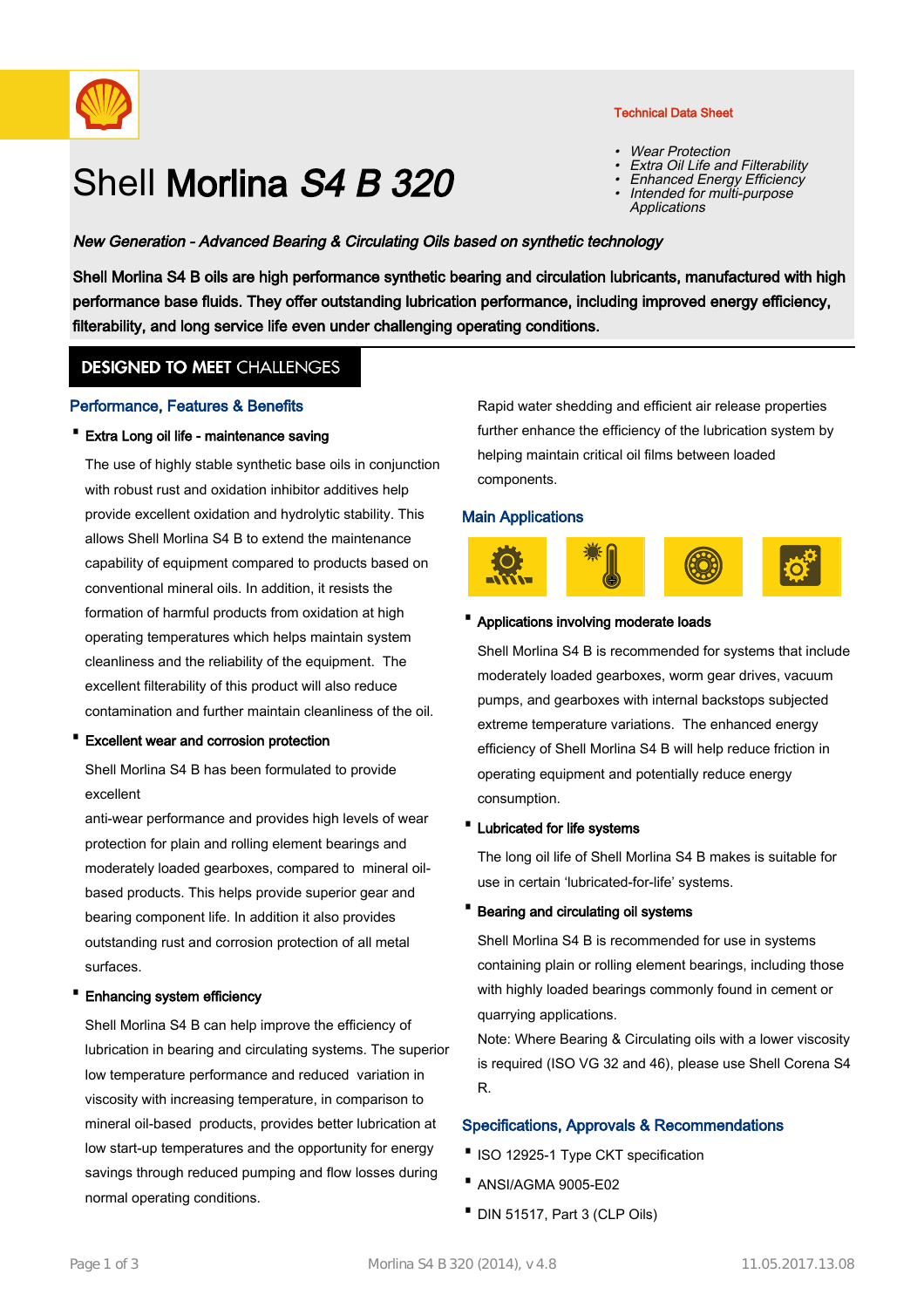• Siemens/VAI 'Morgan "Morgoil<sup>®</sup>' Lubricant Spec. New Oil (Rev. 1.1)'

For a full listing of equipment approvals and recommendations, please consult your local Shell Technical Helpdesk.

## Compatibility & Miscibility

# · Seal & Paint Compatibility

Shell Morlina S4 B is compatible with all seal materials and paints normally specified for use with mineral and most synthetic oils.

## Typical Physical Characteristics

#### · Change-over Procedure

Shell Morlina S4 B is compatible with petroleum mineral oils and no special change-over procedure is necessary. However, to realise the full benefits, it should not be mixed with other oils.

It is also advisable to ensure that oil systems are clean and free from contamination to optimise potential service life.

| <b>Properties</b>                    |                  |                               | Method                         | <b>Shell Morlina S4 B</b> |
|--------------------------------------|------------------|-------------------------------|--------------------------------|---------------------------|
| <b>Viscosity Grade</b>               |                  |                               | <b>ISO 3488</b>                | 320                       |
| <b>Kinematic Viscosity</b>           | $@40^{\circ}$ C  | mm <sup>2</sup> /s            | <b>ISO 3104</b>                | 320                       |
| <b>Kinematic Viscosity</b>           | $@100^{\circ}$ C | mm <sup>2</sup> /s            | <b>ISO 3104</b>                | 37                        |
| Viscosity Index (VI)                 |                  |                               | <b>ISO 2909</b>                | 168                       |
| Flash Point (COC)                    |                  | $^{\circ}C$                   | <b>ISO 2592</b>                | 275                       |
| <b>Pour Point</b>                    |                  | $^{\circ}C$                   | <b>ASTM D97</b>                | $-42$                     |
| <b>Density</b>                       | $@15^{\circ}$ C  | kg/m <sup>3</sup>             | <b>ISO 12185</b>               | 854                       |
| <b>Water Seperability</b>            | @82°C            | minutes maximum               | <b>ASTM D1401</b>              | 20                        |
| Foam Test, Seq II                    |                  | ml foam ' $@0/10$<br>mins     | <b>ASTM D892</b>               | 20/0                      |
| <b>Oxidation Control Test: RPVOT</b> |                  | minutes minimum               | <b>ASTM D2272</b>              | 1750                      |
| <b>Oxidation Control Test: TOST</b>  |                  | hours minimum                 | <b>ASTM D943</b>               | 10 000                    |
| <b>FZG Load Carrying Test</b>        |                  | failure load stage<br>minimum | <b>DIN 51354-2</b><br>A/8.3/90 | 12                        |

These characteristics are typical of current production. Whilst future production will conform to Shell's specification, variations in these characteristics may occur.

# Health, Safety & Environment

#### · Health & Safety

Guidance on Health and Safety is available on the appropriate Material Safety Data Sheet, which can be obtained from http://www.epc.shell.com/

### · Protect the Environment

Take used oil to an authorised collection point. Do not discharge into drains, soil or water.

### Additional Information

## · Advice

Advice on applications not covered here may be obtained from your Shell representative.